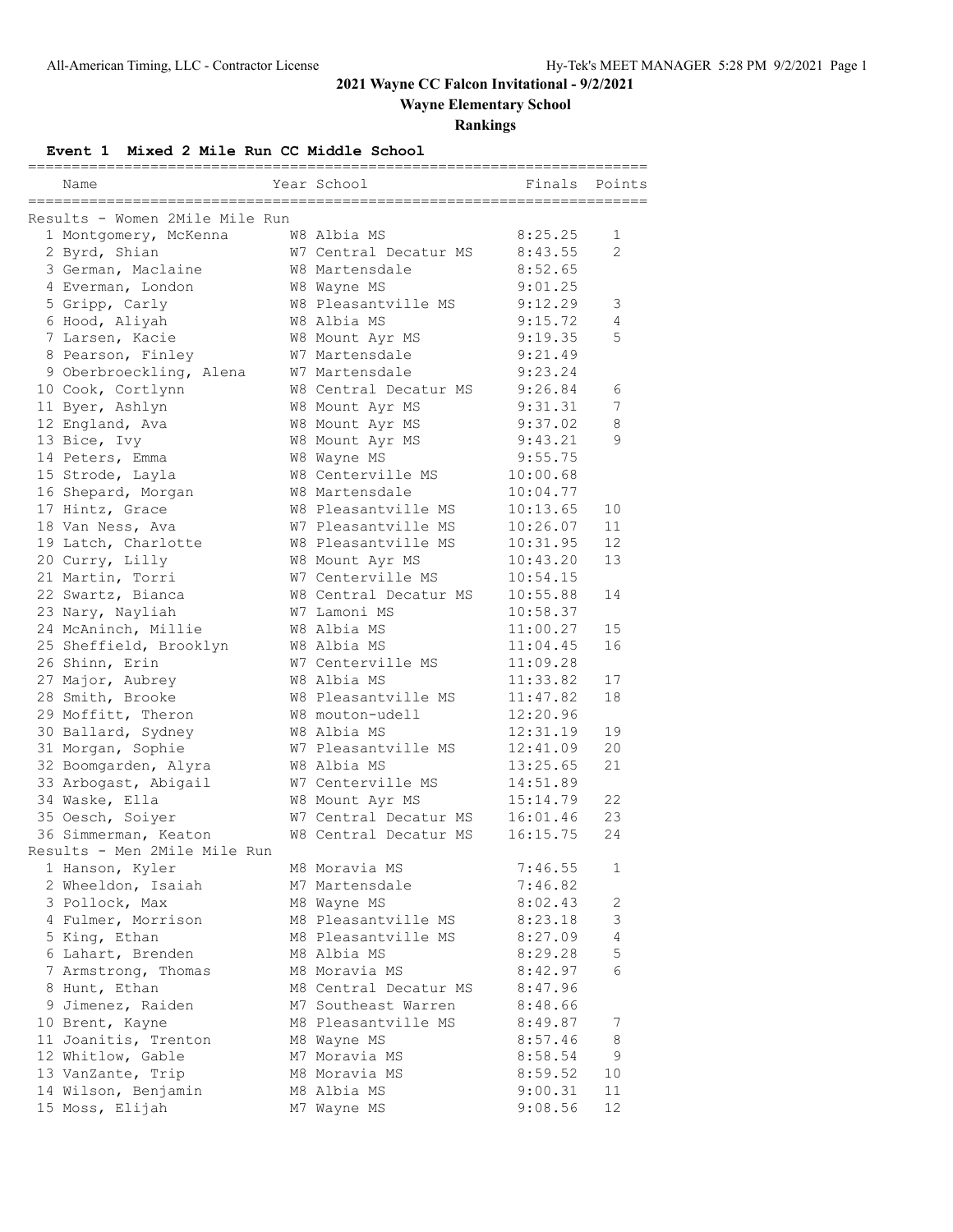## **2021 Wayne CC Falcon Invitational - 9/2/2021**

**Wayne Elementary School**

#### **Rankings**

## **....Event 1 Mixed 2 Mile Run CC Middle School**

| 16 Seals, Carson                  | M8 Moravia MS          | 9:10.48  | 13  |
|-----------------------------------|------------------------|----------|-----|
| 17 Palmer, Eli                    | M7 Wayne MS            | 9:13.14  | 14  |
| 18 Grabovskis, Magellan           | M7 Pleasantville MS    | 9:17.98  | 15  |
| 19 Adkisson, Michael              | M8 Mount Ayr MS        | 9:19.90  | 16  |
| 20 Dawson, Evan                   | M8 Pleasantville MS    | 9:25.24  | 17  |
| 21 Greenwell, Braylon             | M8 Mount Ayr MS        | 9:30.17  | 18  |
| 22 Pace, Allen                    | M8 mouton-udell        | 9:35.38  |     |
| 23 Hudson, Sam                    | M7 Mount Ayr MS        | 9:38.61  | 19  |
| 24 Reed, Jeremiah                 | M8 Albia MS            | 9:44.16  | 20  |
| 25 Wood, Stoney                   | M7 Wayne MS            | 9:51.13  | 21  |
| 26 Stephens, Adlai                | M8 Diagonal MS 9:53.27 |          |     |
| 27 Johnson, Ari                   | M9 Central Decatur     | 10:01.14 |     |
| 28 Whittington, Owen              | M8 Diagonal MS         | 10:06.25 |     |
| 29 Armstrong, Daniel              | M7 Moravia MS          | 10:09.38 | 22  |
| 30 Shepard, John                  | M8 Albia MS            | 10:12.39 | 23  |
| 31 Levine, Carter M7 Mount Ayr MS |                        | 10:12.80 | 2.4 |
| 32 Romans, Jameson                | M7 Pleasantville MS    | 10:24.01 | 25  |
| 33 Couchman, Dillon               | M7 Wayne MS            | 10:29.20 | 26  |
| 34 Watson, Kaycn                  | M8 Central Decatur MS  | 10:36.44 |     |
| 35 Lindsey, Macson                | M7 Central Decatur MS  | 10:45.13 |     |
| 36 Wilson, Cole                   | M8 Albia MS            | 10:51.92 | 27  |
| 37 Hopkins, Cameron               | M8 Albia MS            | 11:03.74 | 28  |
| 38 Triggs, Nick                   | M7 Mount Ayr MS        | 12:02.41 | 29  |
| 39 McDanel, Luke                  | M7 Moravia MS          | 13:05.67 | 30  |
| 40 Clymer, Ryan                   | M7 Mount Ayr MS        | 14:12.85 | 31  |
| 41 McCormick, Donald              | M7 Pleasantville MS    | 14:14.64 | 32  |
| 42 Johnson, Eli                   | M8 Bedford MS          | 16:20.10 |     |

#### Team Scores

| Rank Team                    |          | Total | 1             | -2             | $\mathcal{B}$ | 4  | 5  | $*6$ | $*7$ | $*8$ | $*9$ |
|------------------------------|----------|-------|---------------|----------------|---------------|----|----|------|------|------|------|
| Results - Men 2Mile Mile Run |          |       |               |                |               |    |    |      |      |      |      |
| 1 Moravia MS                 |          | 39    | 1             | 6              | 9             | 10 | 13 | 22   | 30   |      |      |
| Total Time:                  | 43:38.06 |       |               |                |               |    |    |      |      |      |      |
| Average:                     | 8:43.62  |       |               |                |               |    |    |      |      |      |      |
| 2 Pleasantville MS           |          | 46    | 3             | $\overline{4}$ | 7             | 15 | 17 | 25   | 32   |      |      |
| Total Time:                  | 44:23.36 |       |               |                |               |    |    |      |      |      |      |
| Average:                     | 8:52.68  |       |               |                |               |    |    |      |      |      |      |
| 3 Wayne MS                   |          | 57    | $\mathcal{L}$ | 8              | 12            | 14 | 21 | 26   |      |      |      |
| Total Time:                  | 45:12.72 |       |               |                |               |    |    |      |      |      |      |
| Average:                     | 9:02.55  |       |               |                |               |    |    |      |      |      |      |
| 4 Albia MS                   |          | 86    | 5             | 11             | 20            | 23 | 27 | 28   |      |      |      |
| Total Time:                  | 48:18.06 |       |               |                |               |    |    |      |      |      |      |
| Average:                     | 9:39.62  |       |               |                |               |    |    |      |      |      |      |
| 5 Mount Ayr MS               |          | 106   | 16            | 18             | 19            | 24 | 29 | 31   |      |      |      |
| Total Time:                  | 50:43.89 |       |               |                |               |    |    |      |      |      |      |
| Average:                     | 10:08.78 |       |               |                |               |    |    |      |      |      |      |
|                              |          |       |               |                |               |    |    |      |      |      |      |

Results - Women 2Mile Mile Run